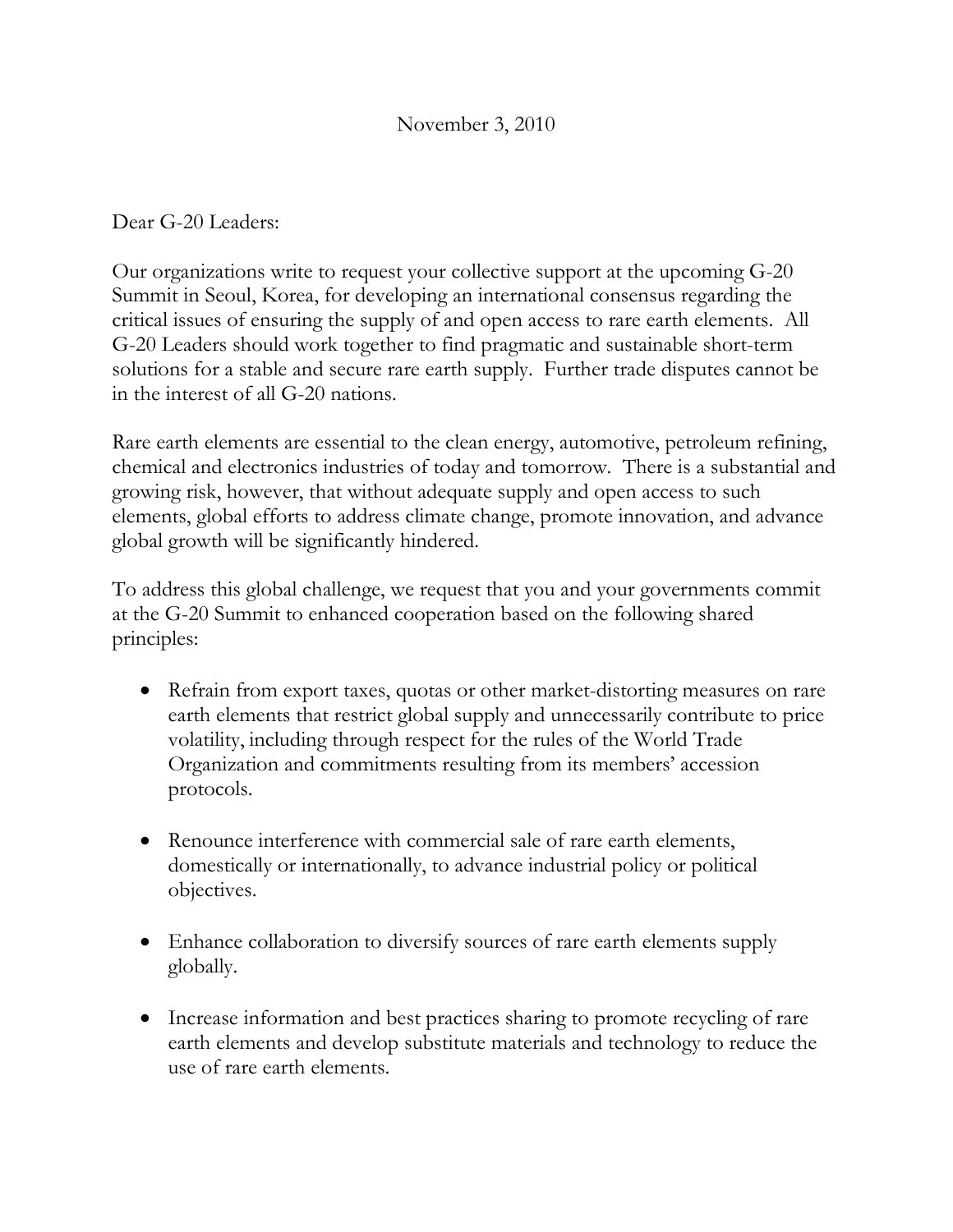• Bolster support for basic research and development, and invest in academic activities that develop innovative industrial processes that are less rare-earth intensive.

A shared commitment by the Leaders of the G-20 nations can make a significant contribution to addressing successfully the urgent threat to open access to rare earth elements. The importance of rare earth elements extends to all economies, their citizens, and our collective ability to generate the technologies and products needed to address global climate challenges. We urge you to make achieving formal consensus on these principles a top priority at the G-20 Summit in Seoul.

Sincerely,

Alliance of Automobile Manufacturers American Association of Exporters and Importers American Automotive Policy Council (AAPC) American Chamber of Commerce for Brazil American Petroleum Institute (API) Association of International Automobile Manufacturers BIAC Brazil-U.S. Business Council BUSINESSEUROPE Business Roundtable Canadian Manufacturers and Exporters Communications and Information Network Association of Japan (CIAJ) Confindustria Consumer Electronics Association (CEA) Edison Electric Institute (EEI) Emergency Committee for American Trade (ECAT) Emission Control Technology Association (ECTA) Federation of German Industries (BDI) Information Technology Industry Council (ITI) Japan Business Machine and Information System Industries Association (JBMIA) Japan Electronics and Information Technology Industries Association (JEITA) Korea Automobile Importers & Distributors Association (KAIDA) Manufacturers of Emission Controls Association (MECA) MEDEF National Association of Manufacturers (NAM) National Electrical Manufacturers Association (NEMA) National Foreign Trade Council (NFTC) Nippon Keidanren